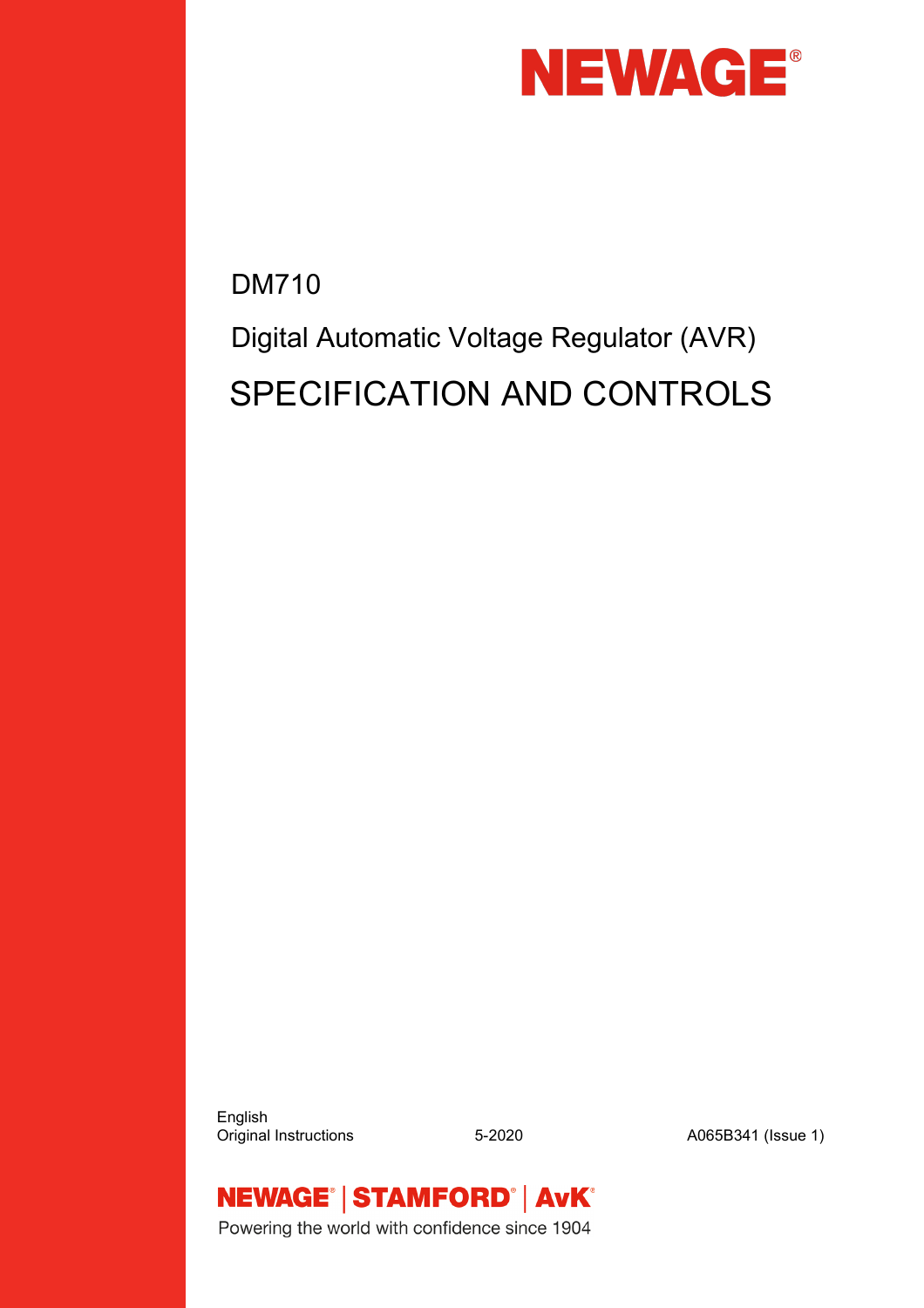### **Table of Contents**

| 11  |  |
|-----|--|
|     |  |
|     |  |
|     |  |
|     |  |
| 3.1 |  |
| 3.2 |  |
| 3.3 |  |
| 3.4 |  |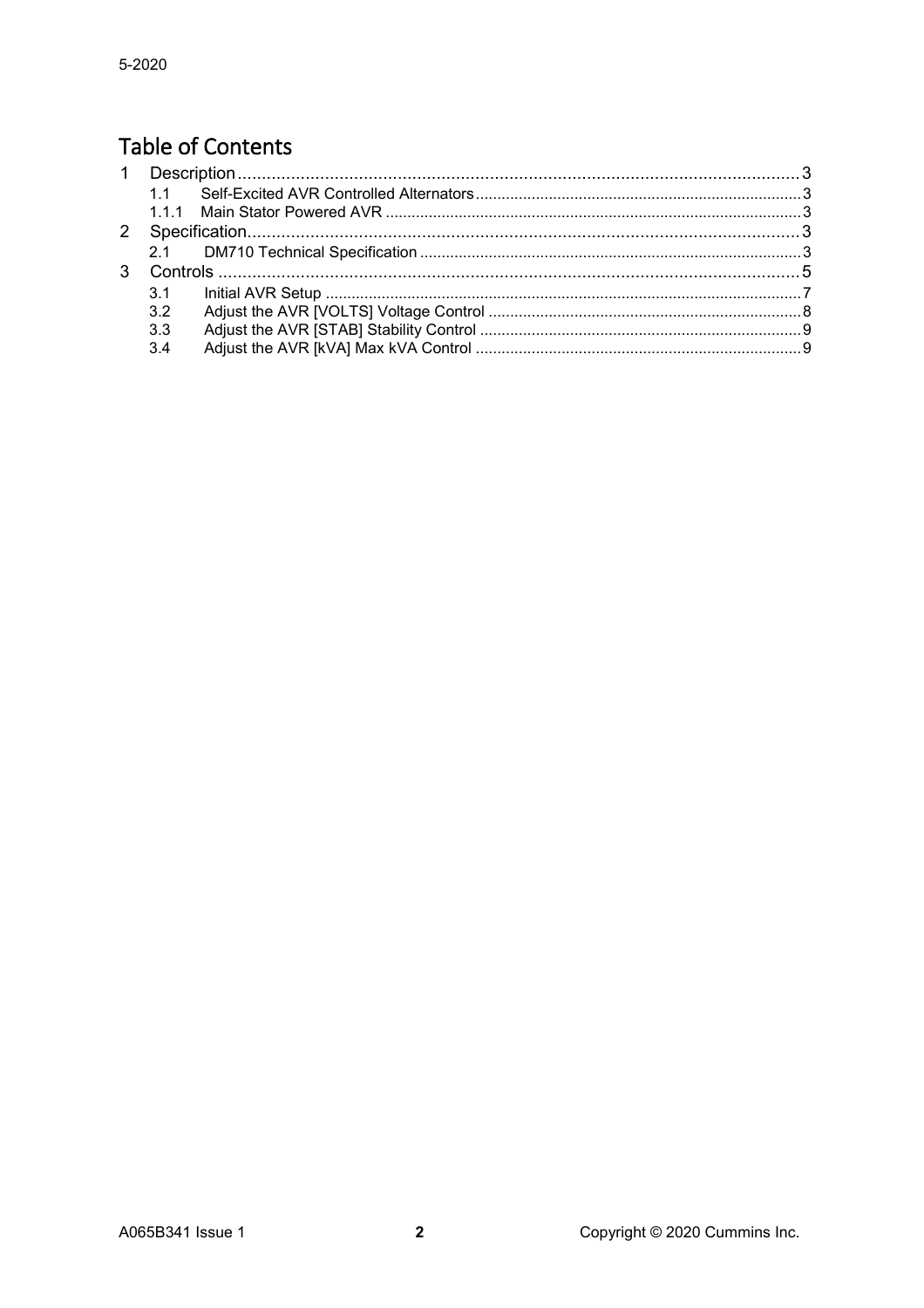# <span id="page-2-0"></span>**1 Description**

### <span id="page-2-1"></span>**1.1 Self-Excited AVR Controlled Alternators**

### <span id="page-2-2"></span>**1.1.1 Main Stator Powered AVR**

The AVR provides closed loop control by sensing the alternator output voltage at the main stator windings and adjusting the exciter stator field strength. Voltage induced in the exciter rotor, rectified by the rotating diodes, magnetises the rotating main field which induces voltage in the main stator windings. A self-excited AVR receives power from the alternator output terminals or a special auxiliary winding in the main stator winding.



# <span id="page-2-3"></span>**2 Specification**

### <span id="page-2-4"></span>**2.1 DM710 Technical Specification**

#### **Sensing Input**

- $\circ$  Voltage: 195 VAC to 280 VAC (delta) or 360 VAC to 485 VAC (star)<br> $\circ$  Frequency: 50 Hz to 60 Hz nominal
- Frequency: 50 Hz to 60 Hz nominal **Power Input**
- 
- o Voltage: 70VAC to 140VAC 1 phase only<br> **Comparison Contains 11** and Hz nominal Frequency: 50 Hz to 60 Hz nominal

#### **Power Output**

- o Voltage: maximum 100 VDC at 115 VAC input
- $\circ$  Current
- $\circ$  continuous: 5 A<br> $\circ$  Transient: 12 A
- Transient: 12 A for 8 seconds
- o Resistance: 6 Ω minimum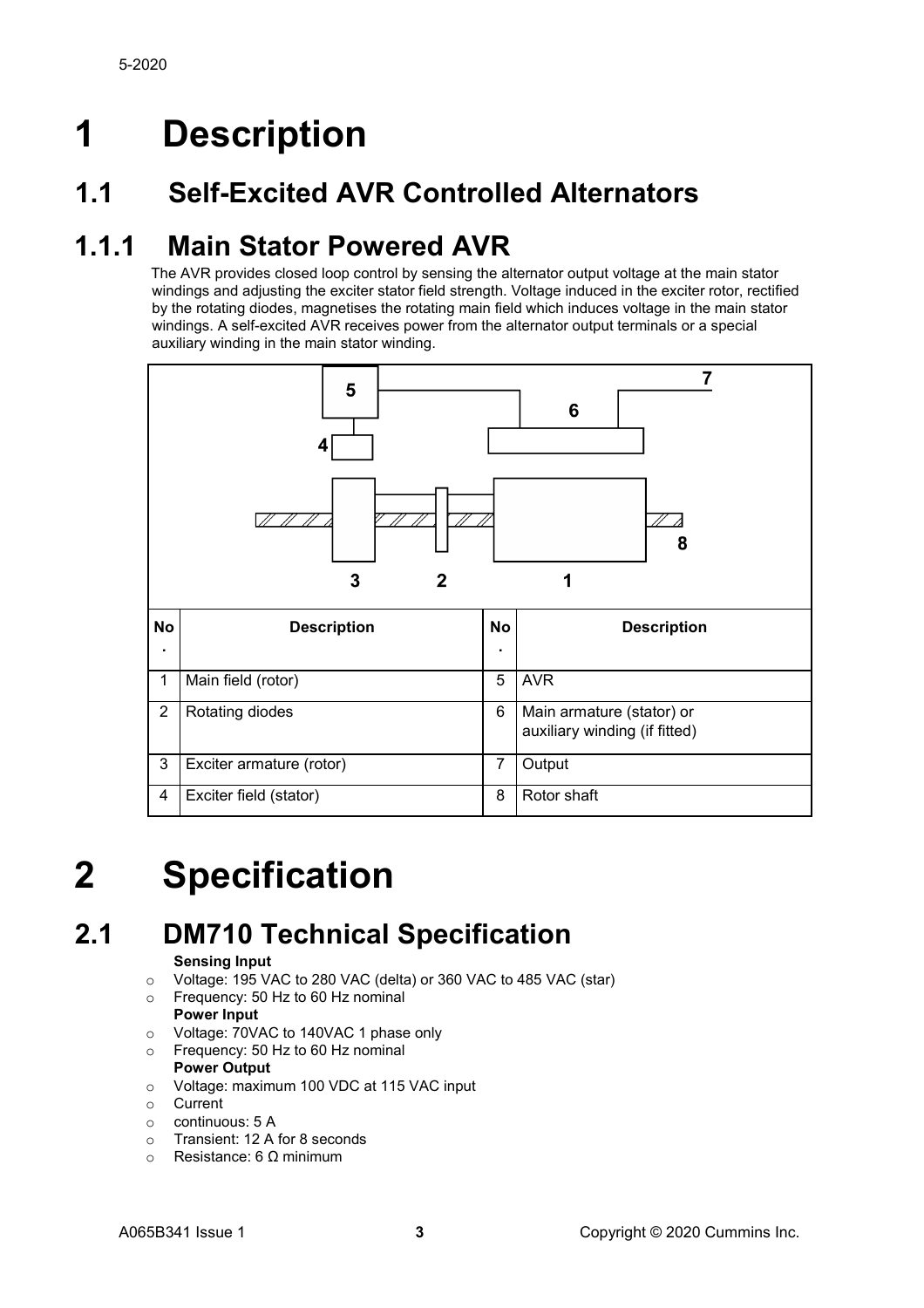**Regulation**

- o +/- 0.5% RMS with Linear Load
	- **Thermal Drift**
- o Typically, 0.0125% per 1 °C change in AVR ambient temperature **Typical Response**
- o AVR response in 5 ms
- o Machine Volts to 97% in 300 ms **External Voltage Adjustment**
- o +/-5% with 100 kΩ trimmer
- **Unit Power Dissipation** o Max 8 W at 5 ADC output
- **Build-up Voltage** o 3 VAC at AVR terminals **Under-Frequency Protection**
- o Set point to 95% Hz of nominal value (50 or 60Hz)
- **Output voltage limitation in case of highly unbalanced loads**
- o Phase not loaded cannot increase the voltage beyond 13% of the setup voltage
- o Red LED blinking
- **Over-excitation voltage control**
- o AVR protects the alternator by limiting the excitation (Calibrated in factory at moment of final inspection)
	- **Short-circuits protection**
- o Alarm set points: 3-phase 8 sec, phase-phase 5 sec, phase-neutral 2 sec **High AVR operating temperature**
- $\circ$  If the AVR temperature exceeds 70°C the output Voltage is limited until the AVR temperature falls below 70°C and at 85°C or above, there is a sudden Voltage drop and to reset the alarm the Genset must be stopped.

#### **Environmental**

- o Operating temperature: -20 °C to +70 °C
- o Relative Humidity: 0 °C to 70 °C: 95%
- o Storage temperature: -40 °C to +85 °C **Weight: 460g**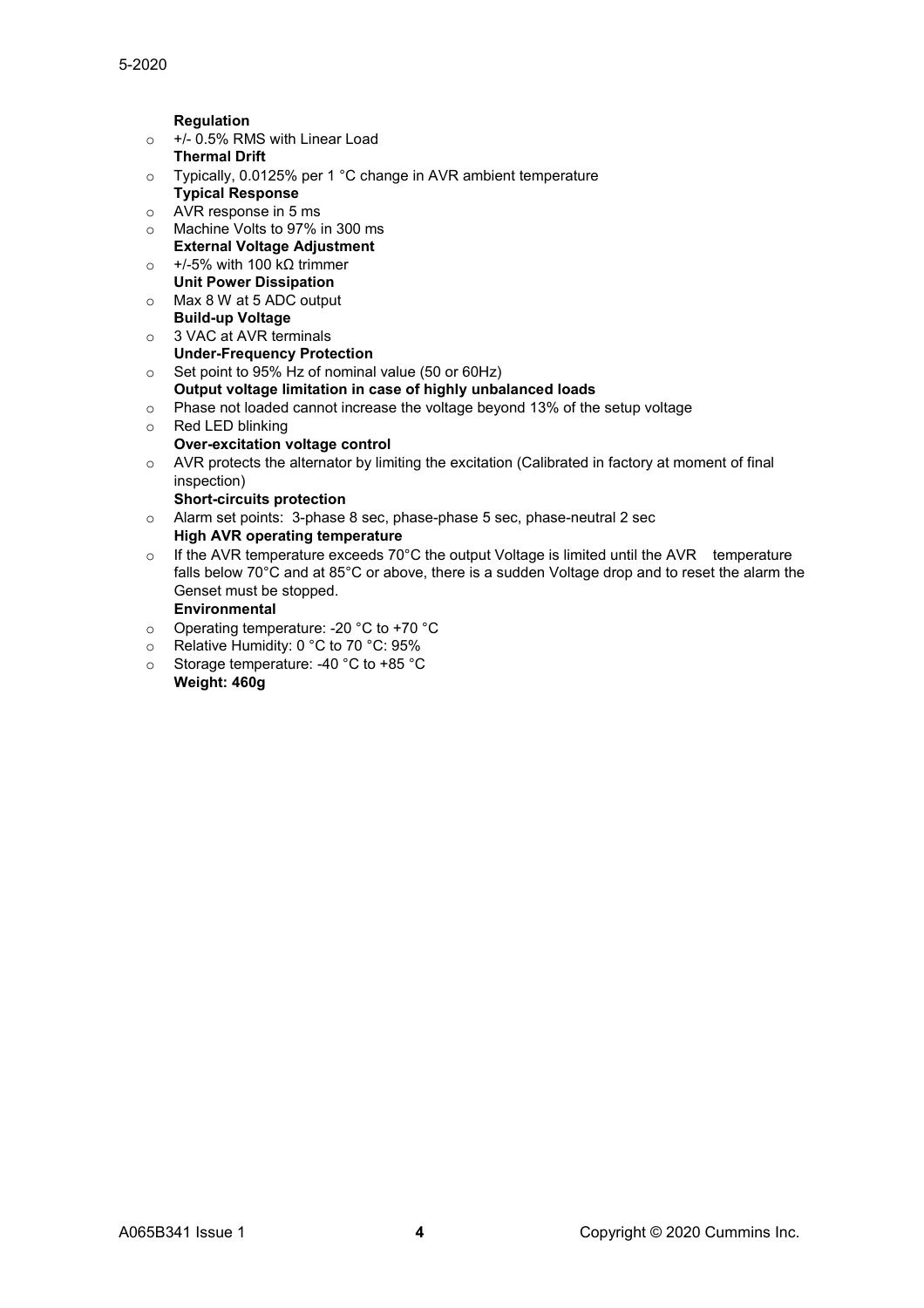# <span id="page-4-0"></span>**3 Controls**

#### **ADANGER**

**Live Electrical Conductors**

**Live electrical conductors can cause serious injury or death by electric shock and burns. To prevent injury and before removing covers over electrical conductors, isolate the generator set from all energy sources, remove stored energy and use lock out/tag out safety procedures.**

#### **ADANGER**

**Live Electrical Conductors**

**Live electrical conductors at output, AVR and AVR accessory terminals, and AVR heat sink can cause serious injury or death by electric shock and burns.**

**To prevent injury, take suitable precautions to prevent contact with live conductors including personal protective equipment, insulation, barriers and insulated tools.**

#### *NOTICE*

**Refer to alternator wiring diagram for connection details.**



| Ref.                                                                                     | Control     | <b>Function</b>                                                                                              | <b>Turn potentiometer</b><br><b>CLOCKWISE to</b>              |
|------------------------------------------------------------------------------------------|-------------|--------------------------------------------------------------------------------------------------------------|---------------------------------------------------------------|
| <b>P1</b>                                                                                | AVR (Volts) | Adjust alternator output Voltage                                                                             | Increase voltage                                              |
| Remote AVR Volts<br>Re (opt)<br>Adjustment<br>remotely<br>Potentiometer (100k $\Omega$ ) |             | Adjust alternator output Voltage                                                                             | Increase voltage by AVR<br>voltage adjustment pot<br>Re (opt) |
| P <sub>2</sub><br>AVR (Stab)                                                             |             | Adjust stability to prevent Voltage<br>hunting. (Calibrated in factory at<br>moment of final inspection)     | Increase damping effect                                       |
| P <sub>3</sub>                                                                           | AVR (Droop) | Function currently not available                                                                             | N/A                                                           |
| <b>P5</b>                                                                                | Maximum kVA | AVR protects the alternator by<br>limiting the excitation (Calibrated in<br>factory during final inspection) | N/A                                                           |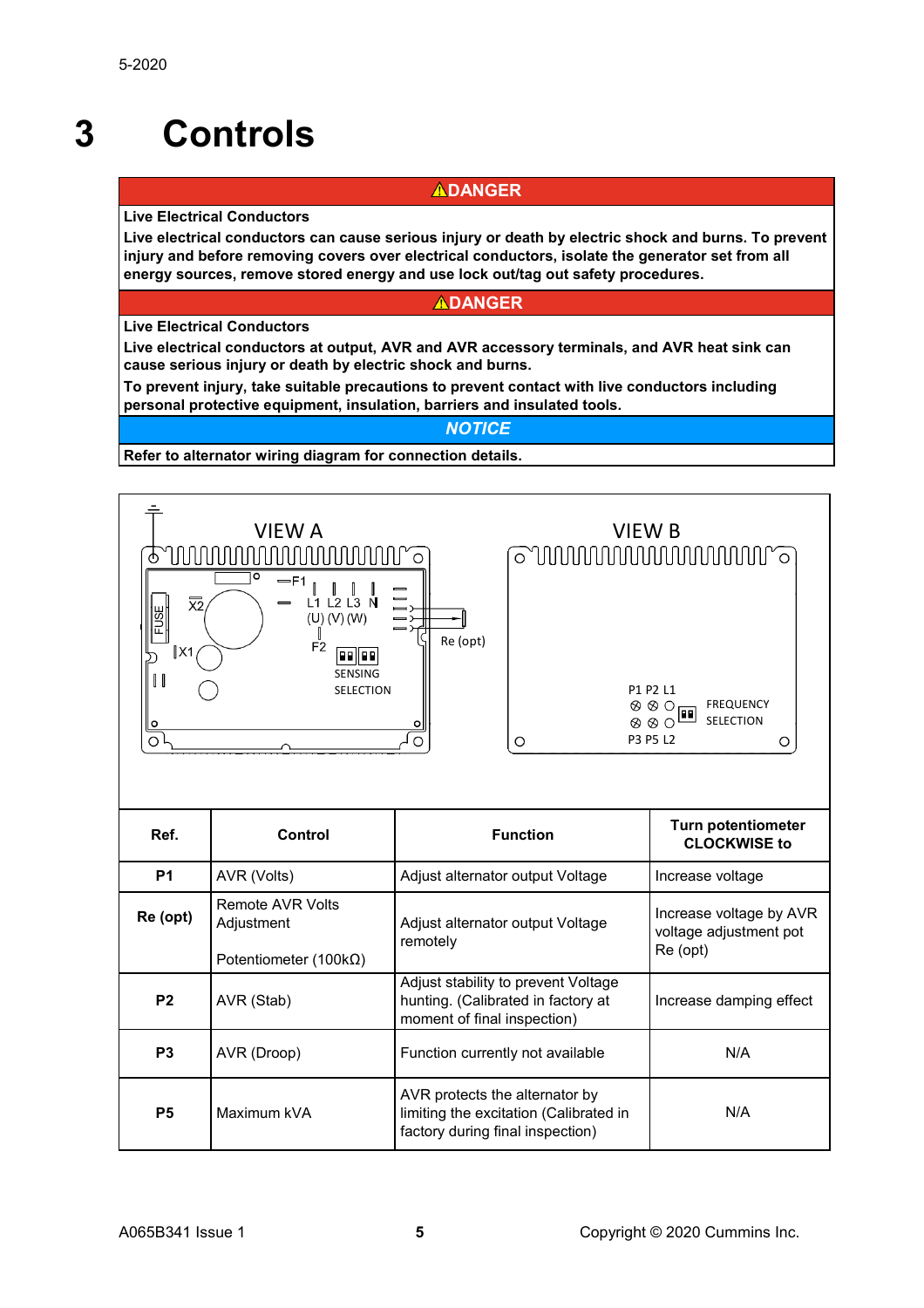| <b>Frequency</b><br><b>Selection</b><br><b>Switches</b> | Dip switches refer<br>to diagram                                                                  | Select alternator frequency for<br><b>UFRO</b>             | N/A |
|---------------------------------------------------------|---------------------------------------------------------------------------------------------------|------------------------------------------------------------|-----|
| <b>Sensing</b><br><b>Selection</b><br><b>Switches</b>   | Dip switches refer to<br>diagram                                                                  | Select alternator sensing for Star or<br>Delta connection. | N/A |
| L1<br>(Yellow)                                          | <b>Light Emitting Diode</b><br>Refer to LED Fault /<br>Warning / Operating<br>Status Table        | Indicates Fault / Warning / Operating<br><b>Status</b>     | N/A |
| L2<br>(Red)                                             | <b>Light Emitting Diode</b><br>Refer to LED Fault /<br>Warning / Operating<br><b>Status Table</b> | Indicates Fault / Warning / Operating<br><b>Status</b>     | N/A |
| L1(U),<br>$L2(V)$ ,<br>$L3(W)$ , N                      |                                                                                                   | <b>AVR Sensing Input</b>                                   | N/A |
| <b>X1, X2</b>                                           | <b>AVR Power Supply</b>                                                                           | <b>AVR Supply Source</b>                                   | N/A |
| <b>Fuse</b>                                             | <b>Additional Protection</b>                                                                      | Fuse - 5x20mm > 250V, 8A on the<br><b>AVR Input</b>        | N/A |
| F1, F2                                                  | <b>Exciter Stator Supply</b>                                                                      | <b>Exciter Stator Supply Source</b>                        | N/A |

#### **DM710 AVR CONTROLS**

#### **Dip Switches**

Dip Switches are located on the AVR, related to the electrical connections (View A) or the output frequency (View B).



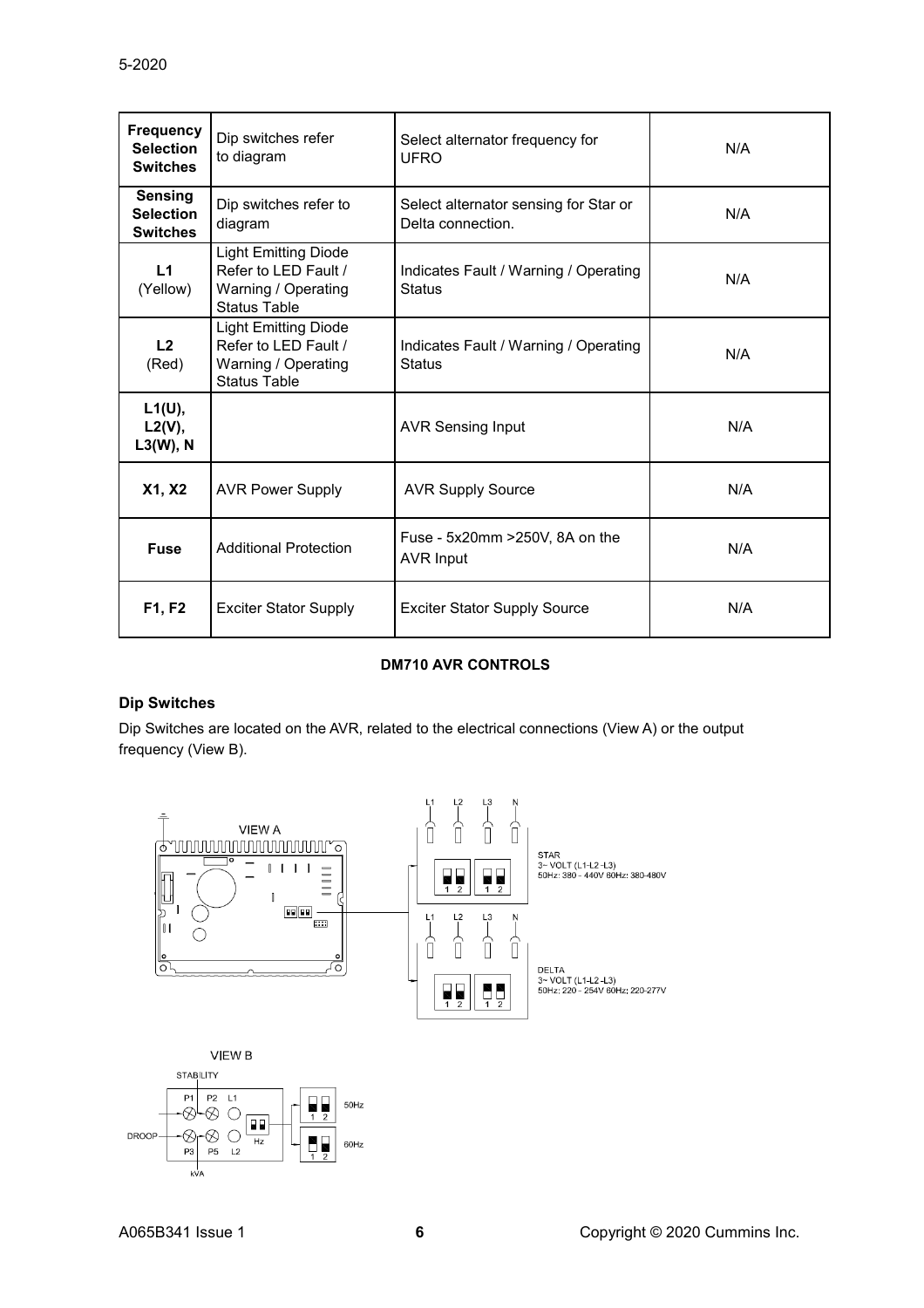#### *NOTICE*

**Attention! If You are going to change the factory setting be very careful to set them correctly. Correct settings are reported later in the wiring diagram of this manual and also in the quick reference label stuck on the bottom side of the terminal box cover.**

**Adjust the Dip Switch gently using an appropriate screwdriver: once the ON-OFF position has been reached, do not force further.**

| led    | status         | Alarm <sup>*</sup> | cause                                                                                                                               | AVR action                                                               | Alarm reset<br>$**$ |
|--------|----------------|--------------------|-------------------------------------------------------------------------------------------------------------------------------------|--------------------------------------------------------------------------|---------------------|
| L1, L2 | ON, OFF        | ---                | None (regular operation)                                                                                                            |                                                                          | ---                 |
| L1     | blinking       | W <sub>0</sub>     | Underspeed operation<br>٠                                                                                                           | Decreases the output<br>voltage                                          | Auto                |
| L2     | blinking       | A <sub>1</sub>     | Unbalanced voltages<br>(due to unbalanced load)                                                                                     | Limits the output voltage                                                | Auto                |
| L2     | 2x<br>blinking | A2                 | Prolonged overload<br>high winding temperature<br>wrong P5 setting                                                                  | Limits the excitation current<br>(and consequently voltage<br>and power) | Auto                |
| L2     | 3x<br>blinking | A3                 | High AVR temperature<br>$>70^{\circ}$ C                                                                                             | Limits the excitation current<br>(and consequently voltage<br>and power) | Auto                |
| L2     | ON             | A4                 | Heavy overload<br>short-circuit<br>AVR temperature $> 85 °C$<br>lack of sensing connection<br>unidentified electrical<br>connection | Abruptly drops the voltage                                               | Manual              |

#### **LED Fault / Warning / Operating Status**

\* L1 and L2 status LEDs can indicate alarms simultaneously, so warning W0 (L1 blinking) can show with alarms A1-A4.

\*\* Auto: alarm will stop once the fault that caused it is removed. Manual: The genset needs to be switched off and restarted after having removed the fault. (wait 10 seconds once the fault has been removed before starting up).

### <span id="page-6-0"></span>**3.1 Initial AVR Setup**

#### *NOTICE*

**The AVR must be setup only by authorized, trained service engineers. Do not exceed the designed safe operating voltage, shown on the alternator rating plate.**

The AVR controls are set at the factory for initial running tests. Check that the AVR settings are compatible with your required output. To set up a replacement AVR, follow these steps:

- 1. Stop and isolate the generator set.
- 2. Install and connect the AVR.
- 3. Turn the **AVR [VOLTS]** volts control **[P1](#page-4-0)** fully counter-clockwise.
- 4. Turn the hand trimmer (if fitted) to 50%, the midway position.
- 5. Turn the **AVR [STAB]** stability control **[P2](#page-4-0)** to 50%, the midway position.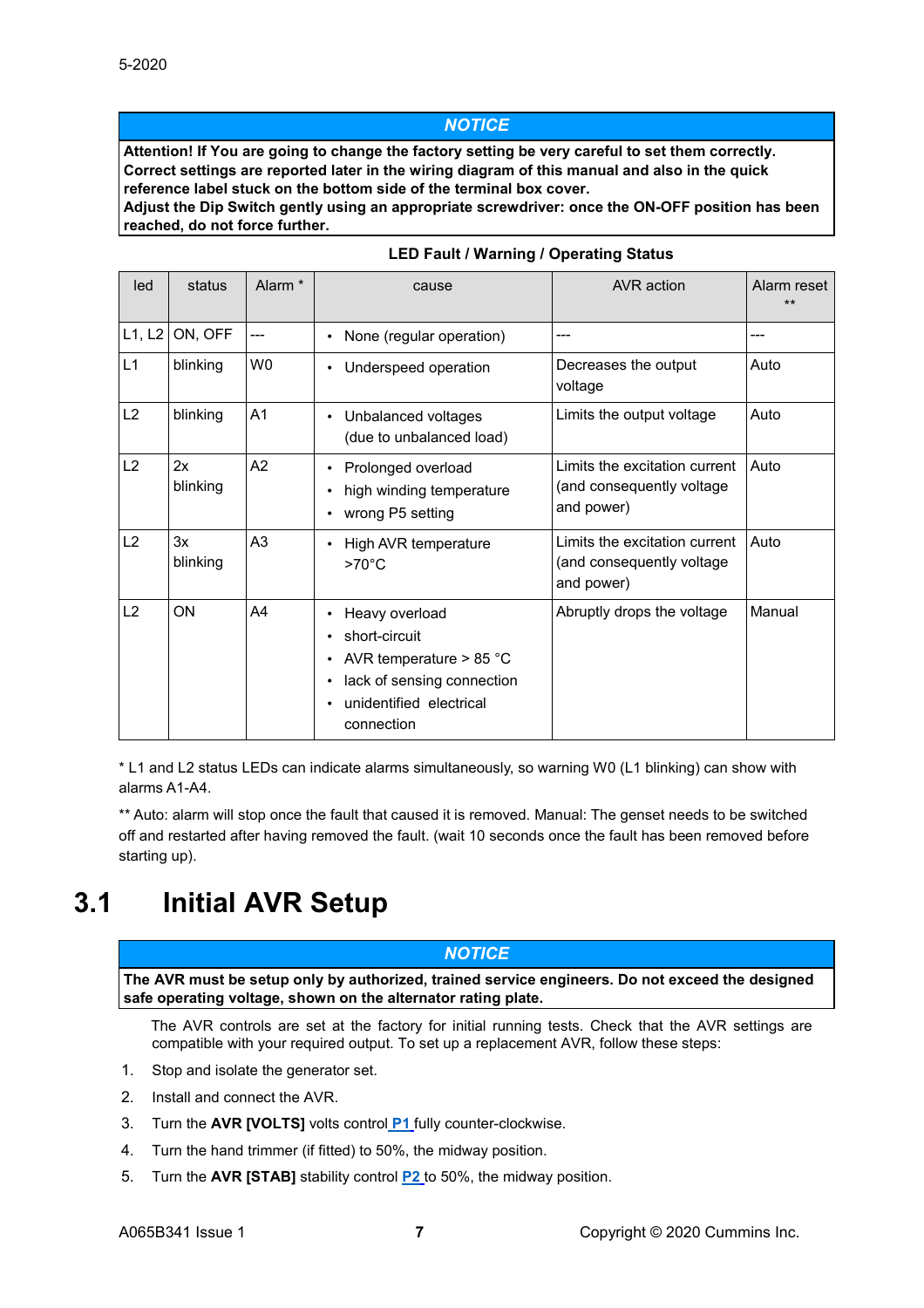- 6. Connect a suitable voltmeter (0 to 300 VAC range) between one output phase and neutral.
- 7. Start the generator set with no load.
- 8. Adjust speed to nominal frequency (50 to 53 Hz or 60 to 63 Hz).
- 9. Carefully turn **AVR [VOLTS]** control **[P1](#page-4-0)** clockwise until the voltmeter shows rated voltage.
- 10. If voltage is unstable, adjust the **AVR [STAB]** stability control **[P2.](#page-4-0)**
- 11. Re-adjust the **AVR [VOLTS]** control **[P1](#page-4-0)**, as needed.

## <span id="page-7-0"></span>**3.2 Adjust the AVR [VOLTS] Voltage Control**

#### *NOTICE*

**Do not exceed the designed safe operating voltage, shown on the alternator rating plate.**

#### *NOTICE*

**Hand trimmer terminals may be above earth potential. Do not ground any of the hand trimmer terminals. Grounding hand trimmer terminals could cause equipment damage.**

#### **To set the output voltage AVR [VOLTS] control on the AVR:**

- 1. Check the alternator nameplate to confirm the designed safe operating voltage.
- 2. Set the **AVR [VOLTS]** control **[P1](#page-4-0)** to minimum the fully counter-clockwise position.



3. Check that the remote hand trimmer is fitted.

*NOTICE* **If a remote hand trimmer is connected, set it to 50%, the midway position.**

- 4. Turn the **AVR [STAB]** control **[P2](#page-4-0)** to 50%, the midway position.
- 5. Start the alternator and set at the correct operating speed.
- 6. Adjust the **AVR [VOLTS]** control **[P1](#page-4-0)** slowly clockwise to increase the output voltage.

#### *NOTICE*

#### **If the voltage is unstable set the AVR stability before proceeding**

- 7. Adjust the output voltage to the desired nominal value (VAC).
- 8. If instability is present at rated voltage, refer to the **AVR [STAB]** adjustment **[P2](#page-4-0)**, then adjust **AVR [VOLTS] [P1](#page-4-0)** again, if necessary.
- 9. If a remote hand trimmer is connected, check its operation.

# *NOTICE* **0% to 100% rotation corresponds to 95% to 105% VAC**

The **AVR [VOLTS]** control is now set.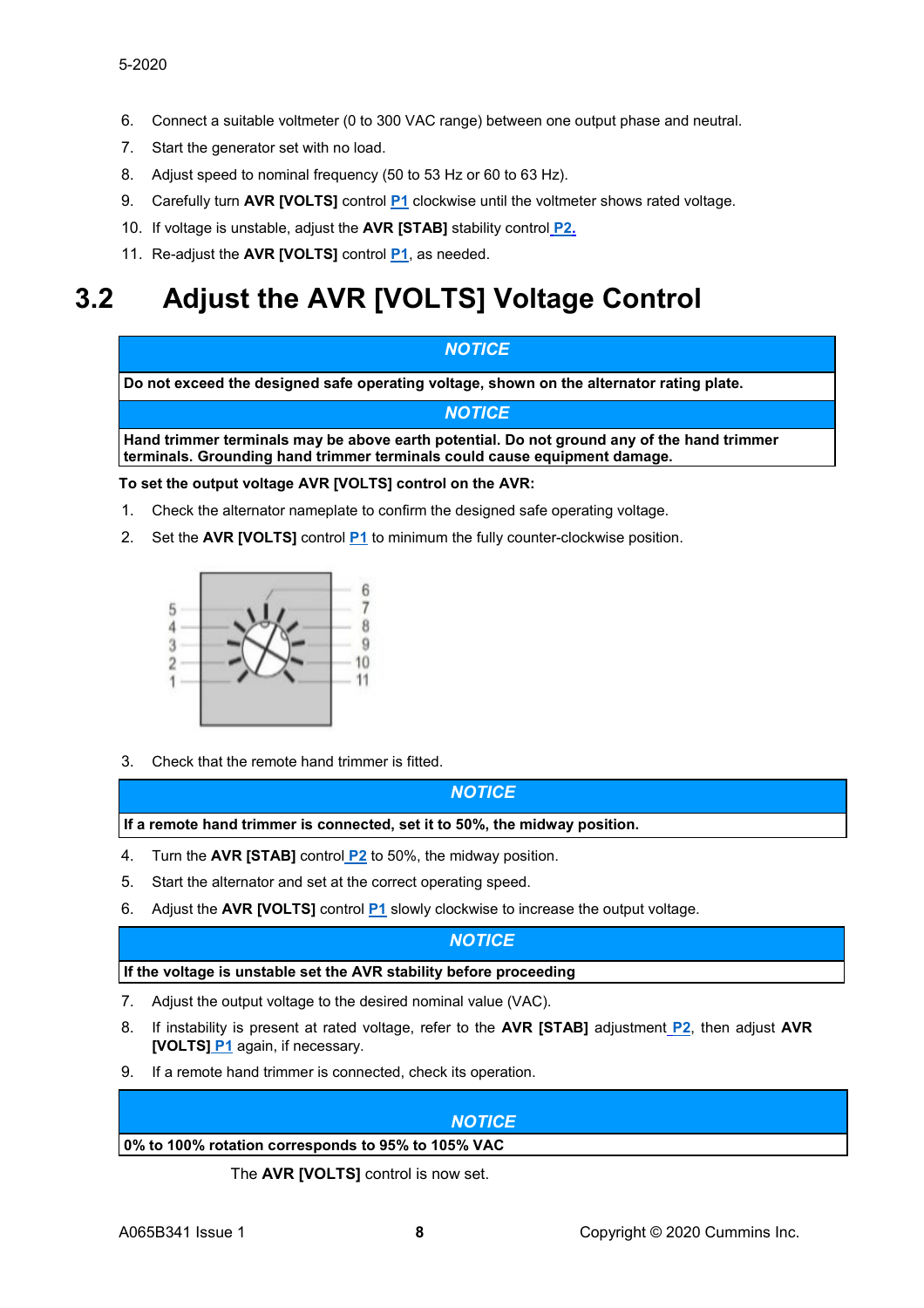## <span id="page-8-0"></span>**3.3 Adjust the AVR [STAB] Stability Control**

- 1. Check the nameplate to confirm the power rating of the alternator.
- 2. Set the **AVR [STAB]** control **[P2](#page-4-0)** to approximately 75% position.



- 3. Start the alternator and set at the correct operating speed.
- 4. Verify that the alternator voltage is within safe limits.

#### *NOTICE*

**If the voltage is unstable go immediately to step 5.**

- 5. Adjust the **AVR [STAB]** control **[P2](#page-4-0)** slowly counter-clockwise until the output voltage becomes unstable.
- 6. Adjust the **AVR [STAB]** control **[P2](#page-4-0)** slowly clockwise until the voltage is stable.

*NOTICE*

**Readjust the voltage level if necessary (see [Section 3.2 on page 8\)](#page-7-0).**

7. Adjust the **AVR [STAB]** control **[P2](#page-4-0)** a further 5% clockwise. The **AVR [STAB]** control is now set.

## <span id="page-8-1"></span>**3.4 Adjust the AVR [kVA] Max kVA Control**

#### *NOTICE*

**The AVR [kVA] control is set at the factory to protect the alternator from over-excitation usually caused by overload. Incorrect AVR [kVA] control setting could damage the alternator components.**

**Depending on the alternator model it must be set in the correct specific position, as detailed below.**

| Alternator<br>model | P <sub>5</sub> | P <sub>5</sub><br>6 |
|---------------------|----------------|---------------------|
| <b>N10G4</b>        |                | 5                   |
| N15G4               | 6              |                     |
| <b>N20G4</b>        |                |                     |

P5 [kVA] limits the maximum excitation voltage of the alternator and therefore the maximum output power of the generator. This parameter is an integral over time, allowing a 200%-300% overload for a few seconds without limiting and illuminating L2 (Red LED blinking 3 times) or a slight overload for a longer period.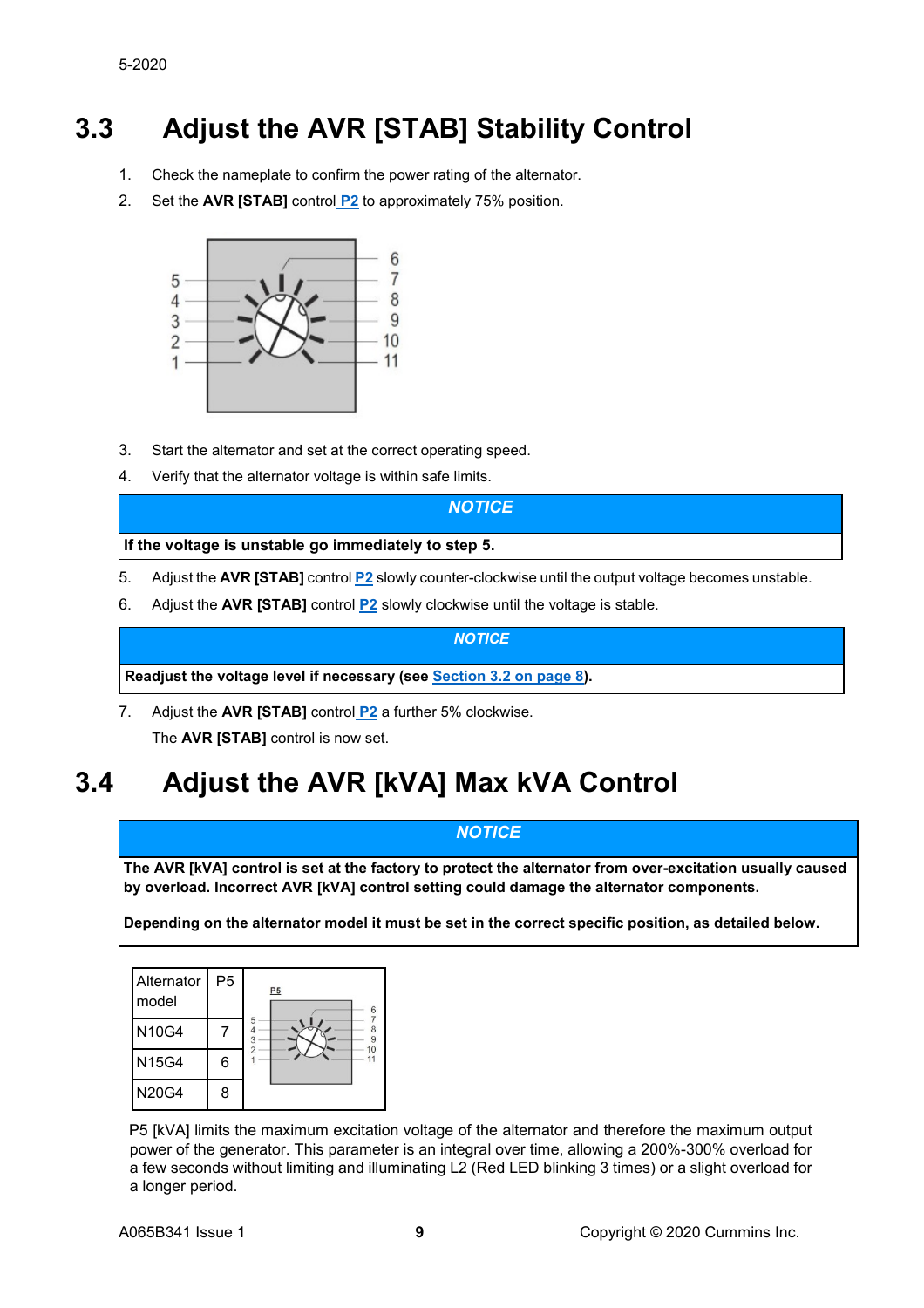It is adjusted to an excitation voltage which corresponds to approximately 105% at operating temperature. This means that the generator can also give 110-115% of the nominal power when the machine is cold without P5 function limiting.